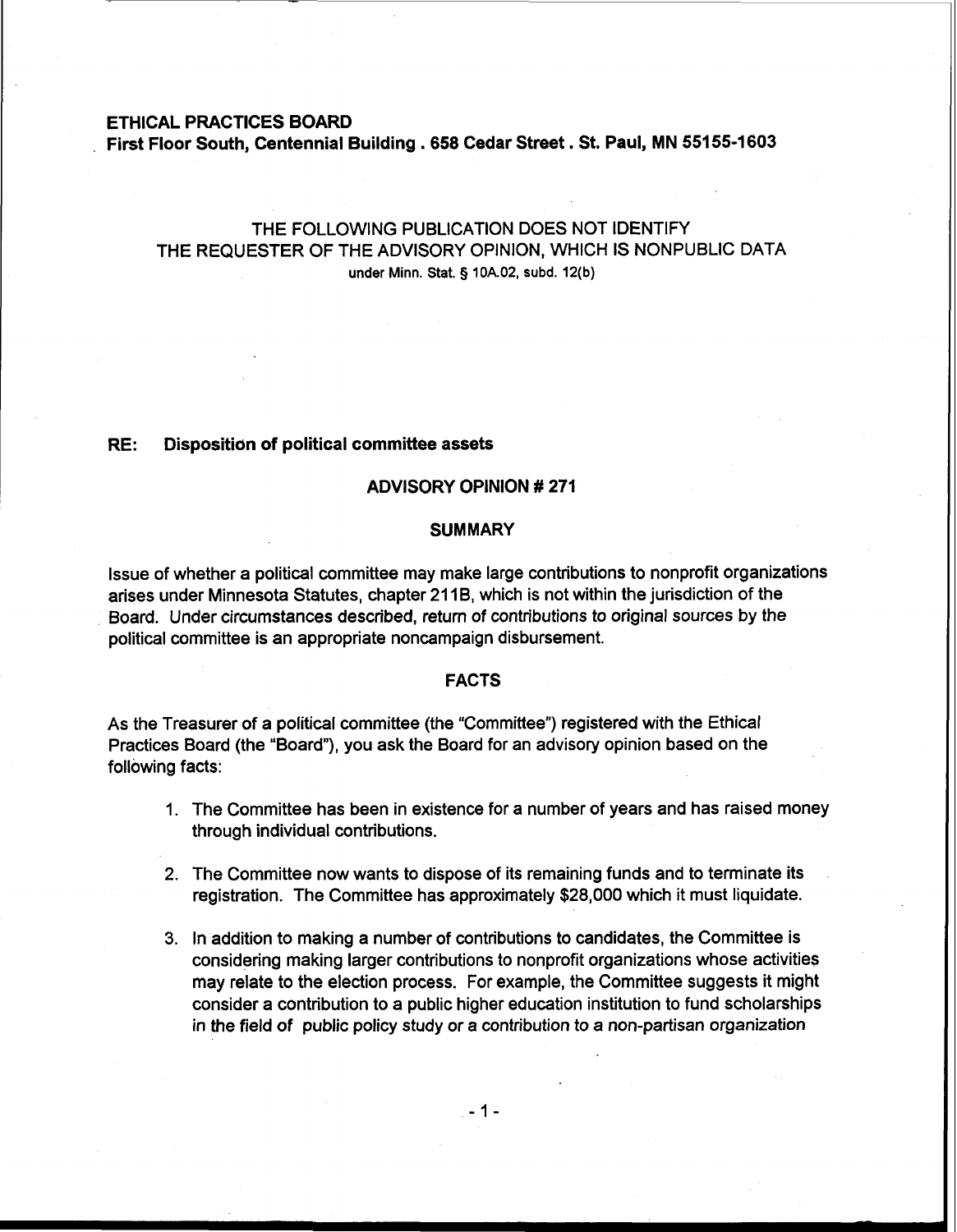engaged in the promotion of the election process in general. These organizations would not be political committees or political funds registered with the Board.

- 4. The Committee would also like to liquidate part of its funds by returning contributions to their original sources. In doing so, the Committee would begin with the most recent year in which contributions were accepted and would return all or an equally pro rated amount of each contribution. If all contributions for a given year are returned, the Committee would repeat the process for the preceding year until available funds are exhausted.
- 5. The Committee is not the principal campaign committee of a candidate, nor is it a party unit committee, so no part of any contribution to the Committee has been returned to the contributor under the political contribution refund program.
- 6. You expect to conclude the Committee's termination shortly after the Board issues its opinion in this matter.

#### **ISSUE ONE**

May the Committee make contributions of Committee funds to nonprofit organizations which are not political committees or political funds registered with the Board?

#### **OPINION**

Use of political committee funds in general is governed primarily by Minnesota Statutes, chapter 21 18, the Fair Campaign Practices Act, which is not under the Board's jurisdiction. To determine whether the proposed use is permitted under chapter 21 18, you will need to consult your own legal advisors.

Use of political committee funds for certain limited purposes, characterized as noncampaign disbursements, is governed by the Board. The proposed contributions to nonprofit organizations are not included in any noncampaign disbursement recognized by the Board.

# **ISSUE TWO**

May the Committee return contributions to the original sources under the plan proposed by the Committee?

#### **OPINION**

Yes, the Committee may return contributions to their original sources based on the proposed plan.

 $-2-$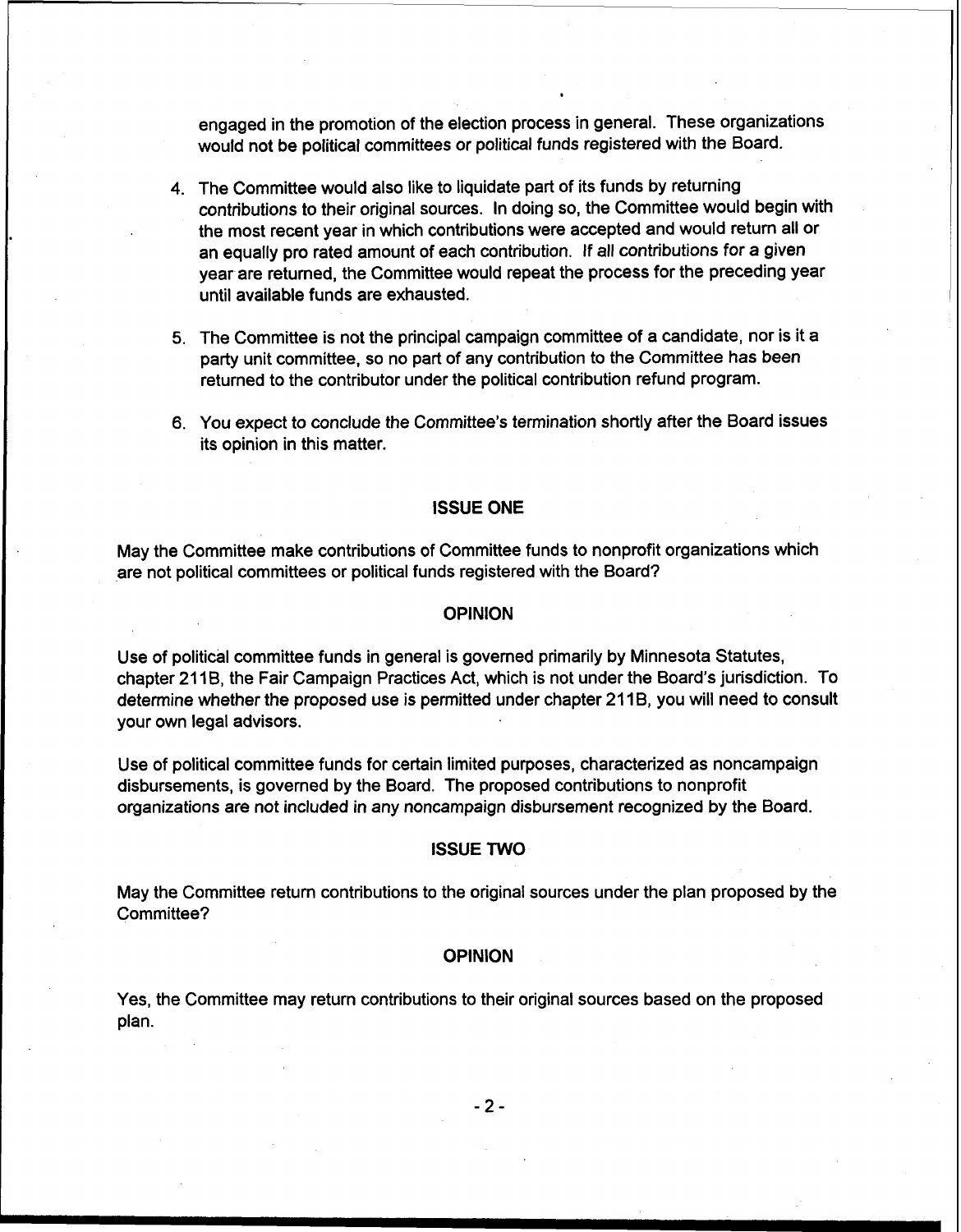Return of a contribution to its source is permitted under Minn. Stat. § 10A.01, subd. 10c(b). However, the right to make such returns has always been considered to be restricted by Minn. Stat. § 10A.15, subd. 3, to the period ending 60 days after deposit of the contribution.

In this particular case, we note the following:

The Committee is neither a principal campaign committee nor a party unit; thus it has not been entitled to participate in the State's political contribution refund program. For that reason, there is no chance the Committee will be returning money which has also been refunded to the contributor by the State.

The Committee is in the process of terminating and has represented that it will complete its termination shortly after issuance of this Opinion.

The Committee's plan will result in the return of all contributions from a given year, or an equally pro rated share of each contribution. Thus the Committee will not engage in the selective return of contributions.

No contributor will receive a return greater than the original contribution.

Under these particular circumstances, Minn. Stat. § 10A.01, subd. 10c(b) is applicable without regard to any restriction imposed by Minn. Stat. § 10A.15. This same conclusion may not be reached, however, under circumstances differing from those presented here.

The returns made based on this opinion are recognized as a return of the original contributor's donation. Thus, if a contribution is returned to an individual who is a candidate under Chapter IOA, the return does not constitute a contribution from the Committee to the candidate.

Issued:  $6 - 37 - 97$ 

Carolyn D. Rodriguez, Chair Ethical Practices Board